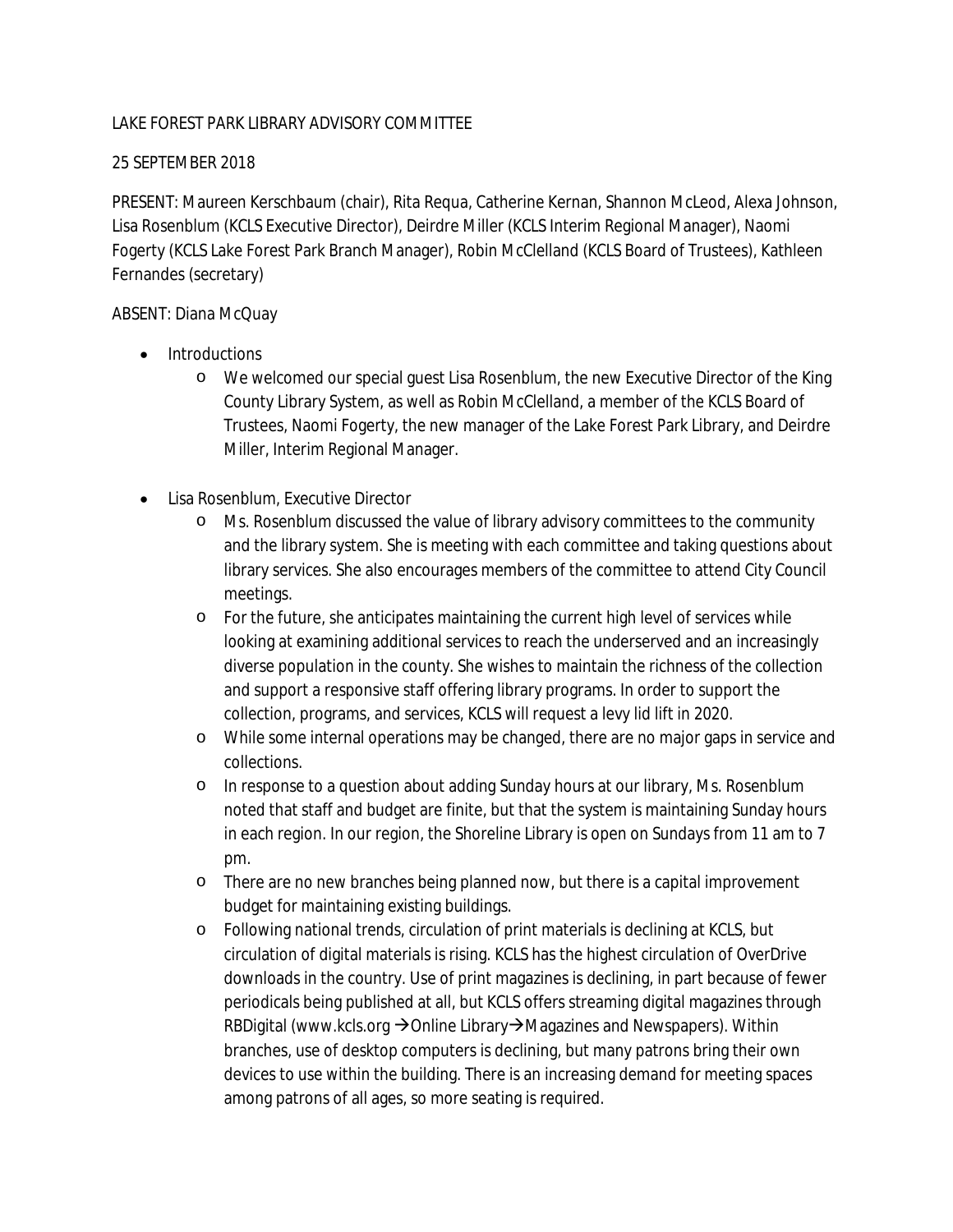- KCLS Manager's Report
	- o Deirdre Miller reports that interviews are underway to hire a new children's librarian. She expects that the new librarian will be hired soon and children's story times will be resumed.
	- o The Summer Reading Program for all ages was very successful, with especially high demand for the Wild Waves tickets that were a reading prize. Lake Forest Park had 672 people sign up for the program, of whom 263 finished.
	- o On 45 days over the summer, KCLS staff and volunteers provided lunch for children ages 1 to 18. They served 1,106 lunches in total as well as giving away 521 books (courtesy of the KCLS Foundation)
	- o In August alone, over 18,000 items were checked out from the Lake Forest Park Library and 150 new patrons registered for library cards. For the year to date, Lake Forest Park has seen an 18% increase in new patron registrations over 2017 and has had over 141,000 items checked out.
- READS Wrap Up
	- o Once again, the READS program was warmly received by the community with a good turnout for author Laurie Frankel's appearance at Third Place Commons. Both she and Gender Diversity wrote to express their delight with the program.
	- o While Nextdoor.com is an effective way to reach the community, we believe that next year we should post information about the program in "general notifications," not "events."
	- o We discussed the idea of having KCLS bring the Library2Go van to the Farmers Market on the same Sunday that the committee staffs an information table for the READS program. Deirdre will be able to tell us more about the possibility in March.
	- o Responding to community feedback, we will examine next year's book in light of being discussable (as book clubs prefer) and family friendly (as we heard from many parents).
- New Business
	- o 2019 meeting dates: March 27, June 26, September 25, December 4
	- **o Next meeting: December 5, 2018**
- What We're Reading
	- **o** *Fear: Trump in the White House* by Bob Woodward
	- **o** *Whiskey When We're Dry* by John Larison
	- **o** *The Patriarch* by Martin Walker
	- **o** *The Ruin* by Dervla McTiernan
	- **o** *Crazy Rich Asians* by Kevin Kwan
	- **o** *Next Year in Havana* by Chanel Cleeton
	- **o** *Still Life* by Louise Penny (first in the Chief Inspector Gamache series)
	- **o** *Etta and Otto and Russell and James* by Emma Hooper
	- **o** *Educated: a Memoir* by Tara Westover